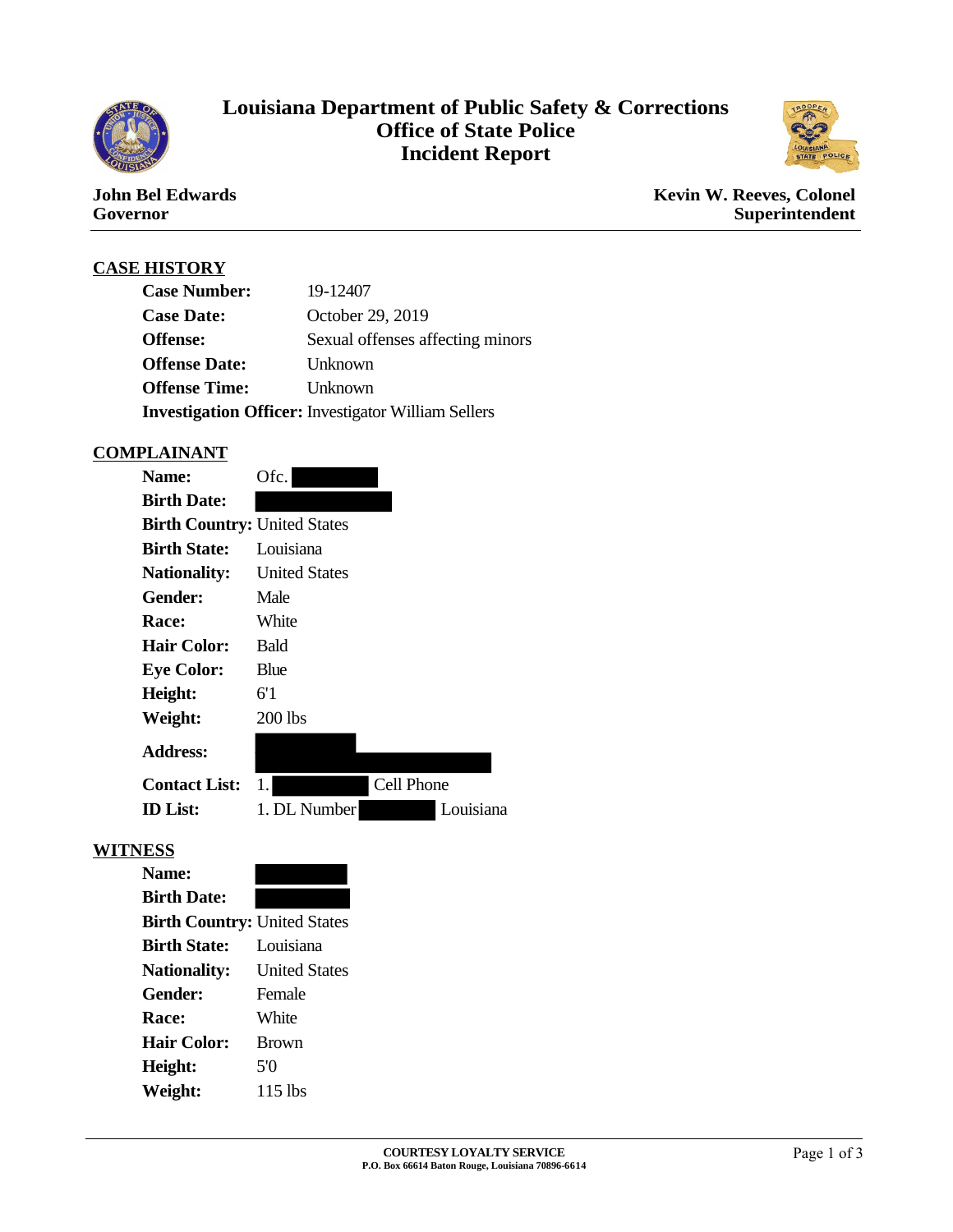| <b>Case Number:</b>           | 19-12407                            | <b>Offense:</b>      | <b>Sexual offenses affecting</b><br>minors |
|-------------------------------|-------------------------------------|----------------------|--------------------------------------------|
| <b>Case Date:</b>             | <b>October 29, 2019</b>             | <b>Offense Date:</b> | <b>Unknown</b>                             |
| <b>Investigation Officer:</b> | <b>Investigator William Sellers</b> | <b>Offense Time:</b> | <b>Unknown</b>                             |
|                               |                                     |                      |                                            |



# **INITIAL COMPLAINT**

19-12407

On October 24, 2019, I, Inv. Bill Sellers, Louisiana State Police Special Victims Unit – Baton Rouge, was asked by LSP Command Staff to contact (W/M ) in regards to a complaint he allegedly made in 2013 involving Dennis Perkins(W/M ) and juvenile stepdaughter, which allegedly occurred in Livingston Parish.

Ofc. was interviewed on October 24, 2019 by LSP SVU. According to , no crime was committed by Perkins against his stepdaughter in 2013. Ofc. met directly with Sheriff Jason Ard, Sheriff of Livingston Parish, and brought the matter to his attention in lieu of making a formal complaint. The juvenile involved did not wish to be interviewed regarding this matter. As a result, the investigation will be closed.

## **NARRATIVE**

19-12407

On October 24, 2019, I, Inv. Bill Sellers, Louisiana State Police Special Victims Unit – Baton Rouge, was asked by LSP Command Staff to contact (W/M ) in regards to a complaint he asked by LSP Command Staff to contact (W/M ) in regards to a complaint he allegedly made in 2013 involving Dennis Perkins(W/M ) and allegedly made in 2013 involving Dennis Perkins $(W/M$ ) and Later that date, I spoke with , who is an officer with Baton Rouge Police Department. The interview took place at LSP Headquarters. Ofc. took place at LSP Headquarters. Ofc. told me that in 2013, his stepdaughter (who was vears old at the time) and Perkins' were friends, and would sleep over at each other's residences. One night. were friends, and would sleep over at each other's residences. One night, Perkins' wife at the time, (W/F ), awoke to find Dennis Perkins lying in bed with the girls watching a movie. She called wife,  $\overline{w}$  (W/F ) and advised her of the situation. The stepdaughter never went back to Perkins' residence. No crime was committed. Ofc. did not know the specific date this occurred.

The family decided to send the juvenile to counseling out of caution. According to Ofc. , the counselor told him and his wife that, from what the juvenile disclosed in the sessions, that Dennis Perkins had engaged in grooming behavior with her, but nothing hands-on had occurred. The counselor also told that he believed Perkins had done this before and would do it again. Ofc. said he went directly to Sheriff Jason